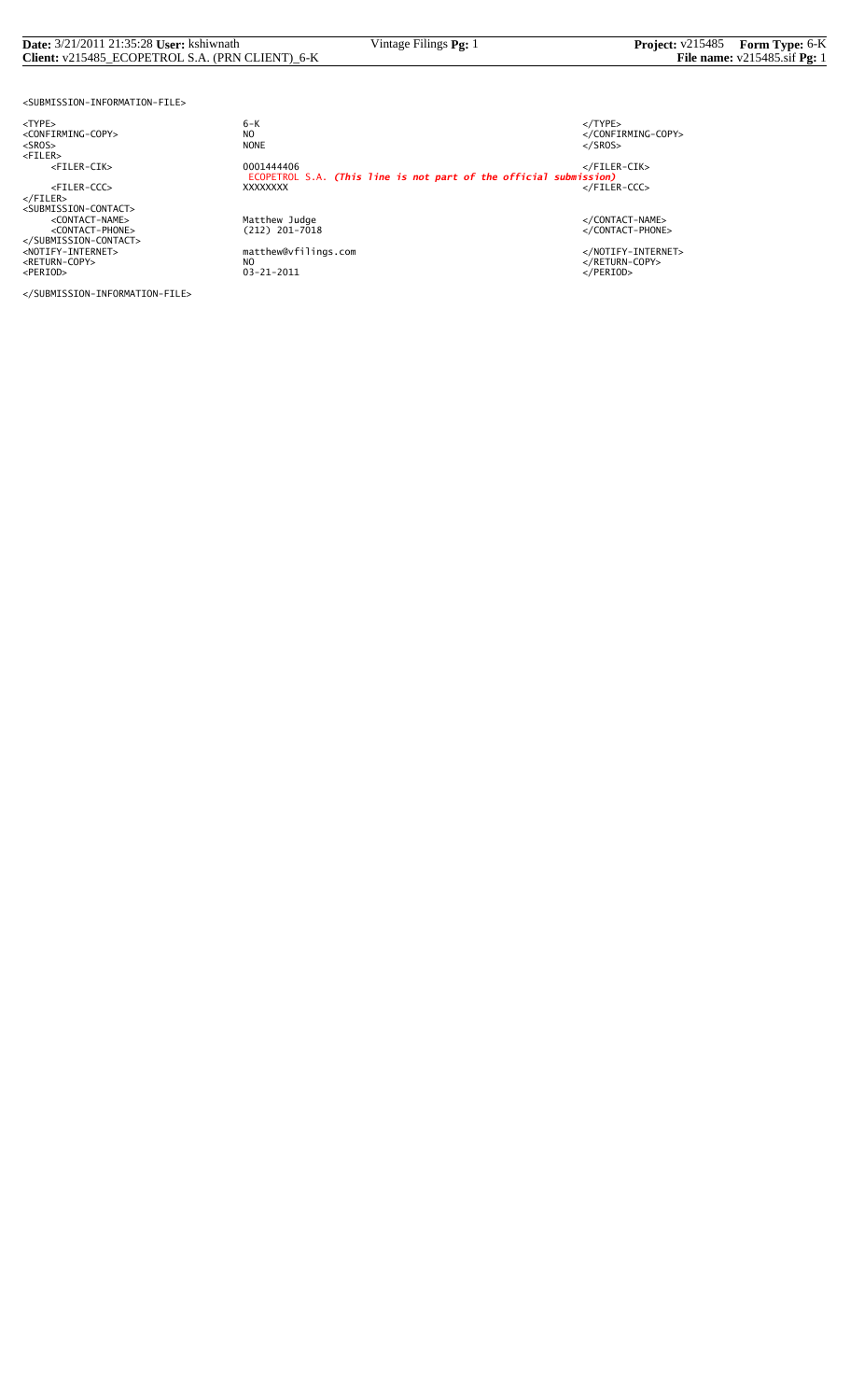#### **SECURITIES AND EXCHANGE COMMISSION Washington, D.C. 20549**

 $\overline{a}$ 

 $\overline{a}$ 

 $\overline{a}$ 

 $\overline{a}$ 

#### **FORM 6-K REPORT OF FOREIGN PRIVATE ISSUER PURSUANT TO RULE 13a-16 OR 15d-16 OF THE SECURITIES EXCHANGE ACT OF 1934**

March 2011

Commission File Number: 333-153452

**ECOPETROL S.A.**

*(Exact name of registrant as specified in its Charter)*  $\overline{a}$ 

> Carrera 7 No. 37 – 69 BOGOTA – COLOMBIA

*(Address of registrant's principal executive offices)*

Indicate by check mark whether the registrant files or will file annual reports under cover Form 20-F or Form 40-F.

Form 20-F  $\boxtimes$  Form 40-F  $\Box$ 

Indicate by check mark if the registrant is submitting the Form 6-K in paper as permitted by Regulation S-T Rule 101(b)(1):

 $Yes$   $\Box$  No  $\boxtimes$ 

Indicate by check mark if the registrant is submitting the Form 6-K in paper as permitted by Regulation S-T Rule 101(b)(7):

 $Yes$   $\Box$  No  $\boxtimes$ 

Indicate by check mark whether by furnishing the information contained in this Form, the registrant is also thereby furnishing the information to the Commission pursuant to Rule 12g3-2(b) under the Securities Exchange Act of 1934.

Yes □ No ⊠

If "Yes" is marked, indicate below the file number assigned to the registrant in connection with Rule  $12g3-2(b)$ : 82- $N/A$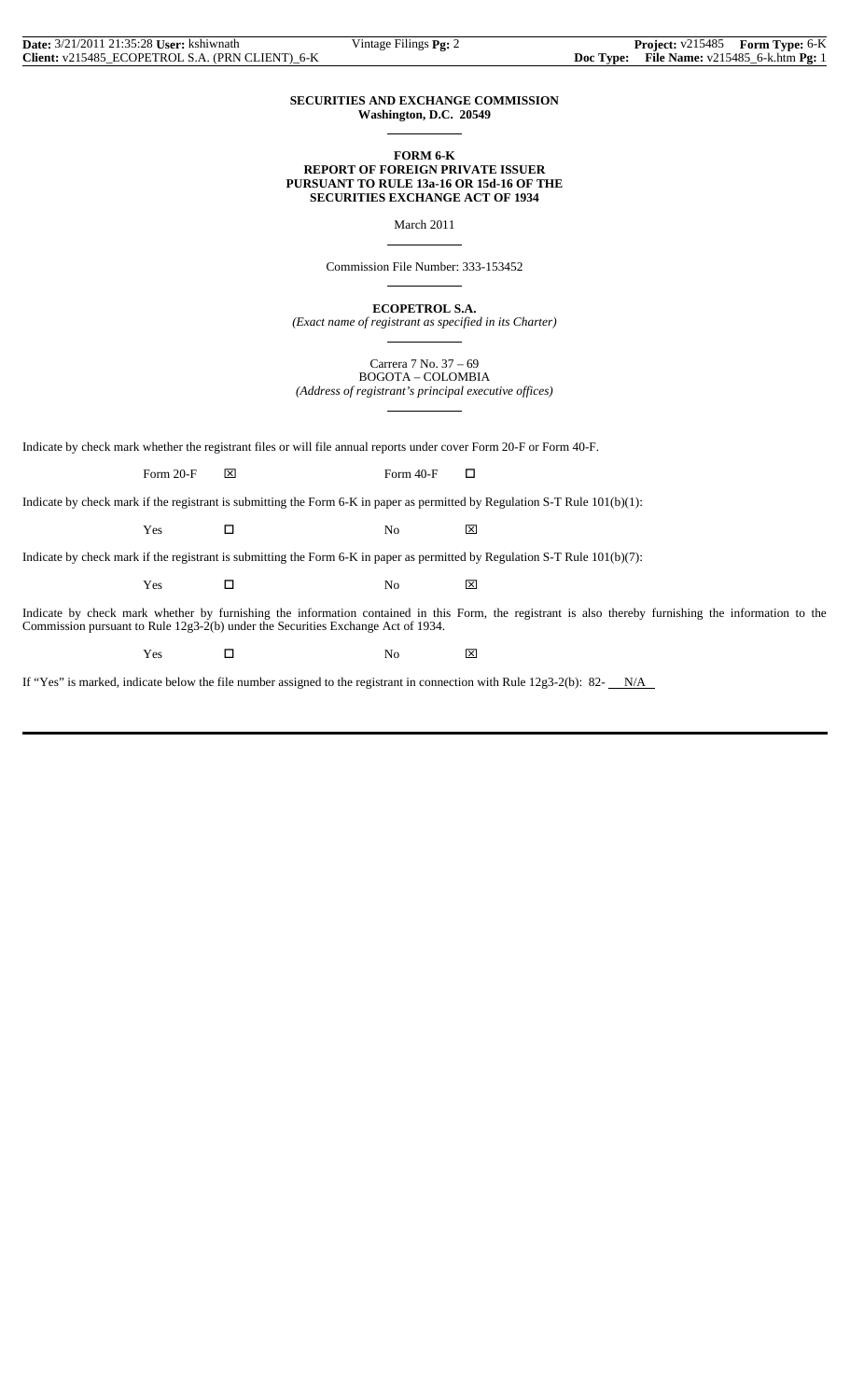| <b>Date:</b> 3/21/2011 21:35:28 User: kshiwnath | Vintage Filings <b>F</b> |
|-------------------------------------------------|--------------------------|
| Client: v215485 ECOPETROL S.A. (PRN CLIENT) 6-K |                          |

#### PRESS RELEASE

# bA

#### **Standard & Poors Boosts Ecopetrol's Credit Rating to Investment Grade**

- **Rating raised from BB+ to BBB- with a stable outlook**
- **Upgrade is in line with the Republic of Colombia's new rating**

BOGOTA, Colombia, March 21, Ecopetrol S.A. (NYSE: EC; BVC: ECOPETROL; BVL: EC; TSX: ECP) announced today that the risk rating agency Standard & Poor's has increased the company's corporate credit and debt rating to BBB- from BB+, with a stable outlook. With this new rating the company reached investment grade.

The investment grade rating assigned to Ecopetrol by Standard & Poor's is in line with the March 16 decision by the agency to increase the Republic of Colombia's rating to BBB-.

The Standard & Poor's report states that the rating on Ecopetrol is based on the company's stand-alone credit profile, and that there is a high likelihood that the government of the Republic of Colombia would provide timely and sufficient extraordinary support to Ecopetrol in the event of financial distress. It also underscores the "very important" role played by Ecopetrol in the economy as the largest company in Colombia and the primary supplier of refined products to the local market.

The agency cites that the rating on Ecopetrol also reflects the company's leading position in Colombia's oil and gas industry, increased production, low production costs, and adequate liquidity. It also considers Ecopetrol's position relative to other national oil companies, its exposure to commodity price volatility, and aggressive expansion plans.

The news release is available on the website www.standardandpoors.com

#### **Bogotá, Colombia – March 22, 2011**

*Ecopetrol is Colombia's largest integrated oil & gas company, where it accounts for 60% of total production. It is one of the top 40 oil companies in the world and the fourth largest oil company in Latin America. The Company is also involved in exploration and production activities in Brazil, Peru and the United States Gulf Coast, and owns the main refineries in Colombia, most of the network of oil and multiple purpose pipelines in the country, petrochemical plants, and it is entering into the biofuels business.*

#### ENERGÍA PARA EL FUTURO

Dirección de Relacionamiento con el Inversionista Tel: 2345190 – Fax: 2345648 investors@ecopetrol.com.co www.ecopetrol.com.co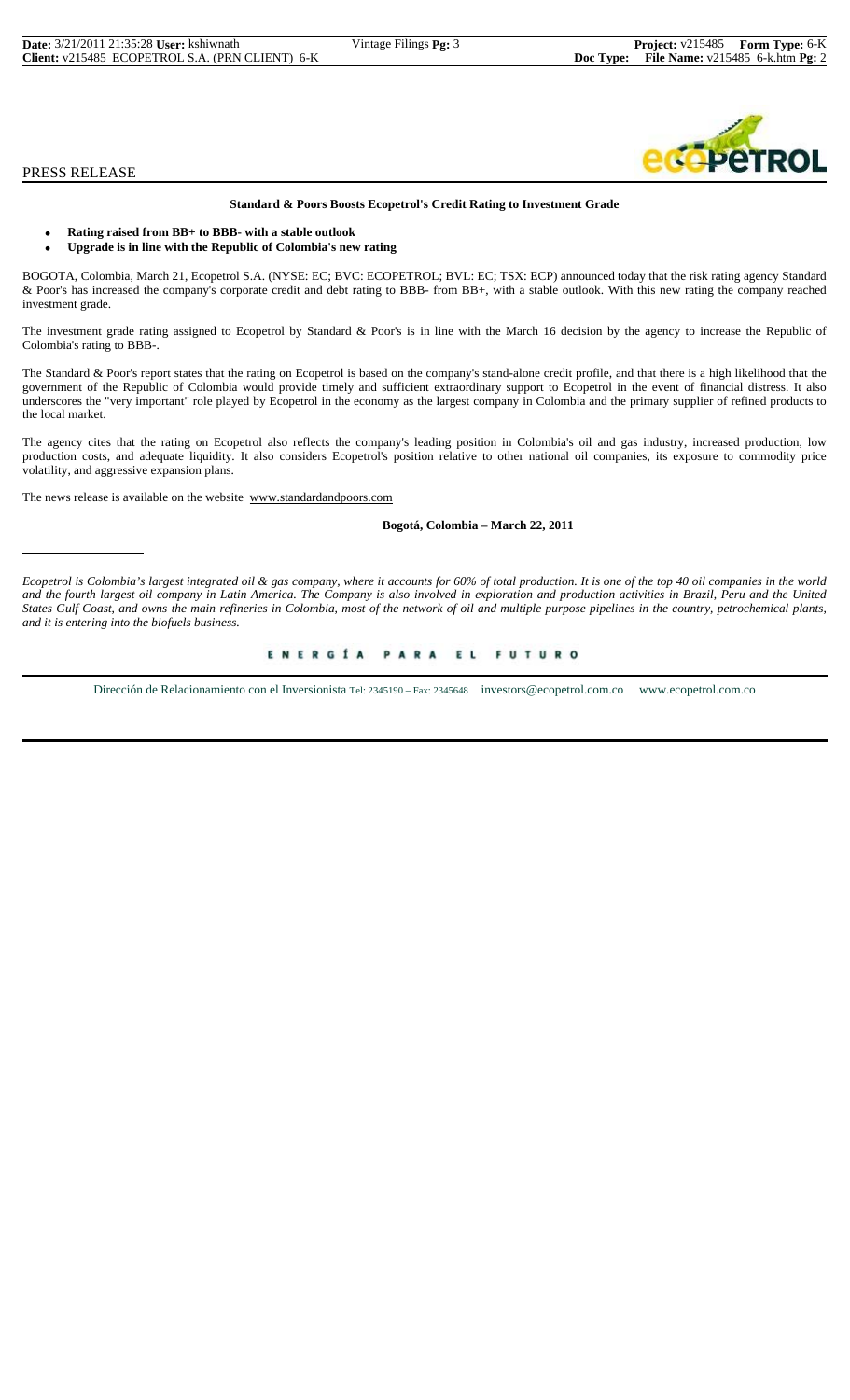| <b>Date:</b> 3/21/2011 21:35:28 <b>User:</b> kshiwnath | Vintage Filings Pg: 4 | <b>Project:</b> v215485 Form Type: 6-K        |  |
|--------------------------------------------------------|-----------------------|-----------------------------------------------|--|
| Client: v215485 ECOPETROL S.A. (PRN CLIENT) 6-K        |                       | Doc Type: File Name: $v215485_6$ -k.htm Pg: 3 |  |

*This release contains forward-looking statements relating to the prospects of the business, estimates for operating and financial results, and those related to growth prospects of Ecopetrol. These are merely projections and, as such, are based exclusively on the expectations of management concerning the future of the business and its continued access to capital to fund the Company's business plan. Such forward-looking statements depend, substantially, on changes in market conditions, government regulations, competitive pressures, the performance of the Colombian economy and the industry, among other factors; therefore, they are subject to change without prior notice.*

#### **Contact us for any additional information:**

**Investor Relations Alejandro Giraldo** Phone: +571-234-5190 Email: investors@ecopetrol.com.co

**Media Relations (Colombia) Mauricio Téllez** Phone: + 571-2345377 Fax: +571-2344480 Email: mtellez@ecopetrol.com.co

Website: www.ecopetrol.com.co

Dirección de Relacionamiento con el Inversionista Tel: 2345190 – Fax: 2345648 investors@ecopetrol.com.co www.ecopetrol.com.co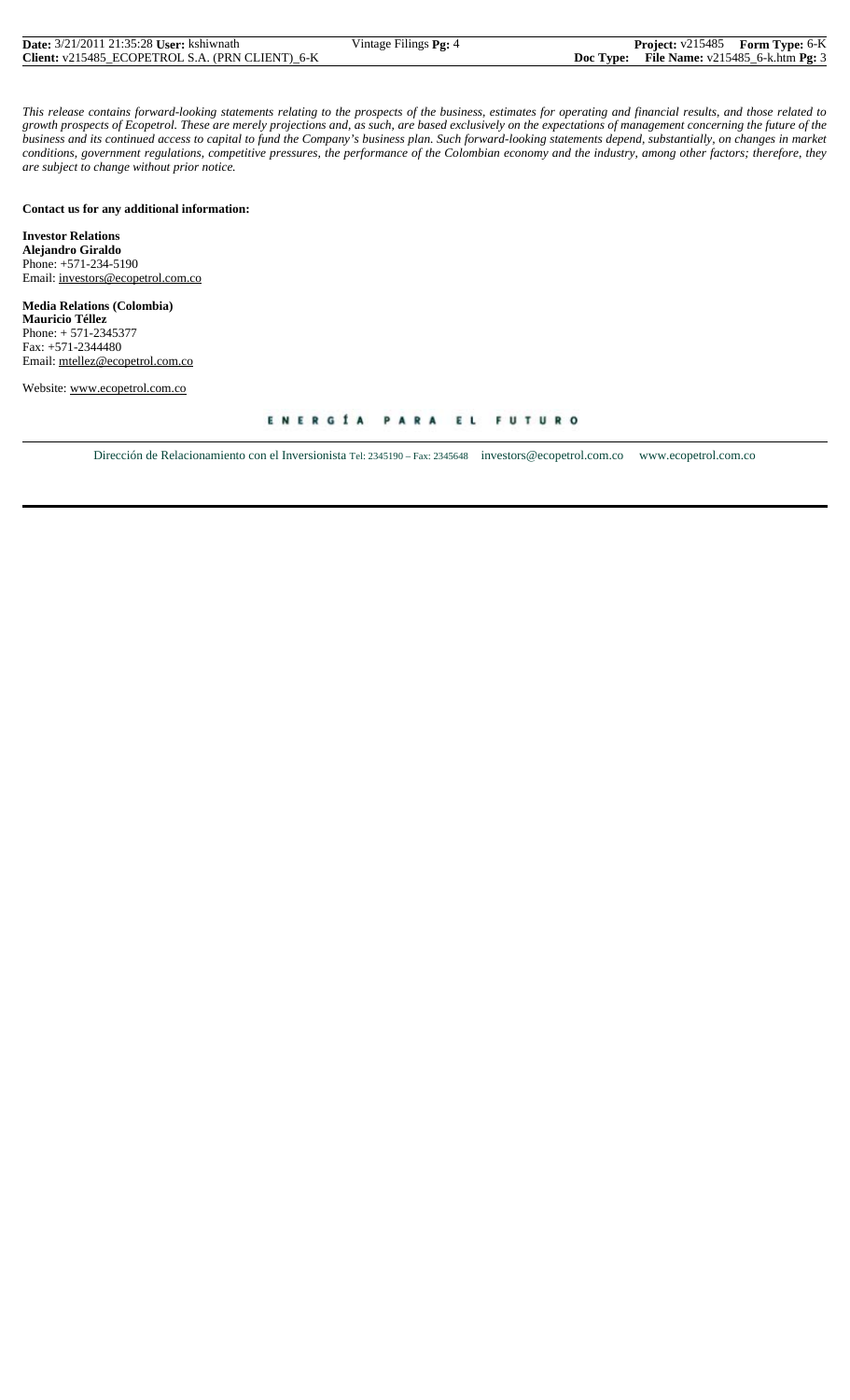| <b>Date:</b> 3/21/2011 21:35:28 <b>User:</b> kshiwnath | Vintage Filings Pg: 5 | <b>Project:</b> v215485 Form Type: 6-K        |  |
|--------------------------------------------------------|-----------------------|-----------------------------------------------|--|
| Client: v215485 ECOPETROL S.A. (PRN CLIENT) 6-K        |                       | Doc Type: File Name: $v215485_6$ -k.htm Pg: 4 |  |

### SIGNATURE

Pursuant to the requirements of the Securities Exchange Act of 1934, the Registrant has duly caused this report to be signed on its behalf by the undersigned, thereto duly authorized.

Date: March 21, 2011

Ecopetrol S.A.

By: /s/ Adriana M. Echeverri

 Name: Adriana M. Echeverri Title: Chief Financial Officer